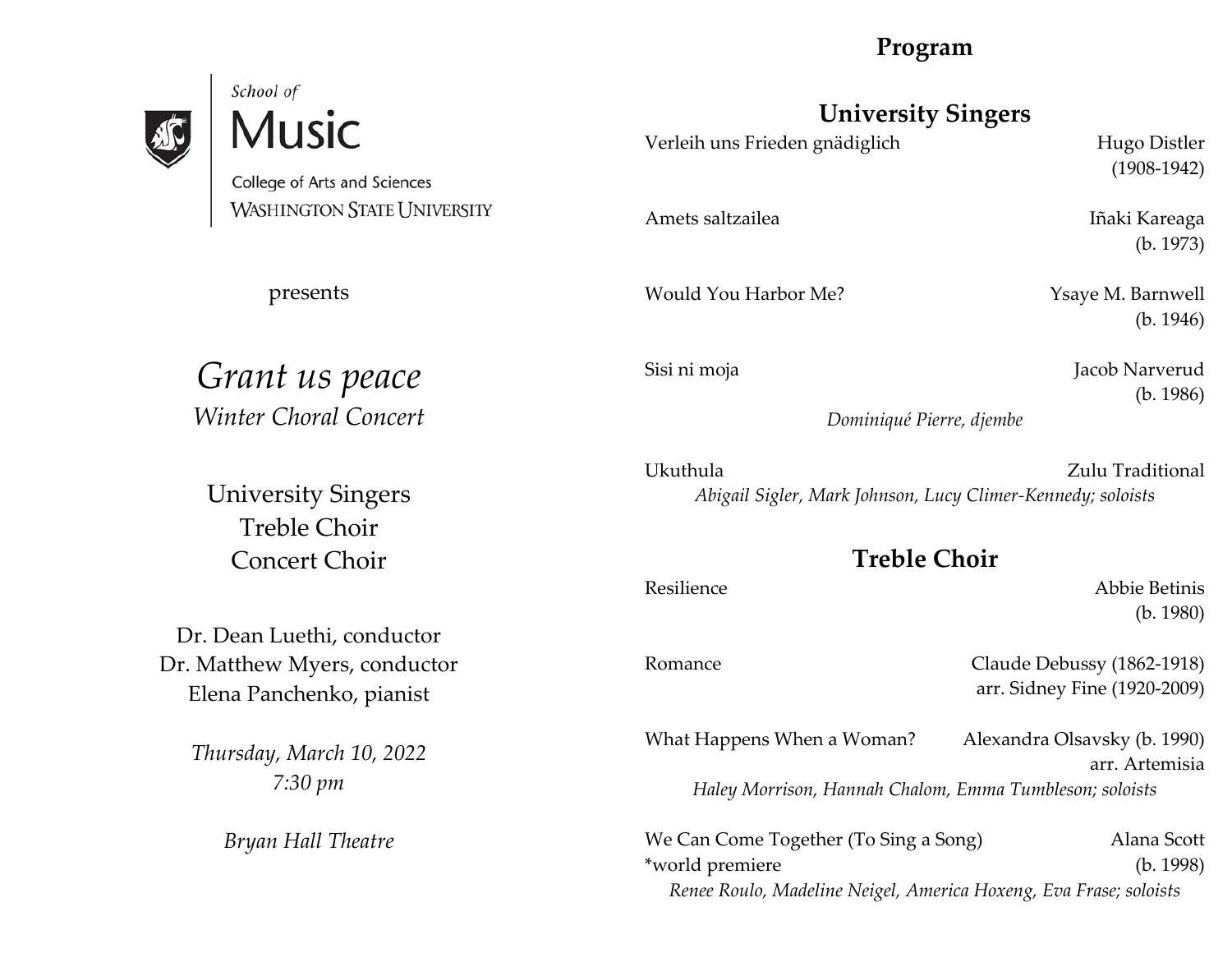Roar arr. Deke Sharon (b. 1967)

> *Aly Bledsoe, Eliesse Jakotich; soloists Dominiqué Pierre, vocal percussion*

# **Concert Choir**

No Color Stacey V. Gibbs (b. 1962) and Shawn Kirchner (b. 1970)

| Two Polish Wedding Songs | ed. Richard Zielinski        |
|--------------------------|------------------------------|
| 1. Wesele Sieradzkie     | Karol M. Proznak (1898-1976) |
| 2. Nie Będę Płakała      | Juliusz Łuciuk (1927-2020)   |

Lead with Love **Melanie** DeMore

*Kayla Mommsen, Daniela Alpire; soloists*

Pie Jesu from *Requiem* Andrew Lloyd Webber

(b. 1948)

*Sarah Smith, Ashleigh Adams; soloists*

Suliko Traditional Georgian Folk Song arr. Brent Wells (b. 1977)

Kaisa-Isa Niyan Based on a Filipino Children's Song arr. Nilo Alcala (b. 1978)

# **Combined Choirs**

Боже Великий Єдиний и Микола Лисенко

(1842-1912)

Verleih uns Frieden gnädiglich Felix Mendelssohn

(1809-1847)

**University Singers**

Dr. Matthew Myers, conductor Elena Panchenko, pianist

Cameron Bauzon Gabrielle Bowman Ian Garcia+ Beatriz Caldas Maya Chopra Mark Johnson Lucy Climer-Kennedy Katlyn Cook Chris Vidal Nanette Erickson\* Aurelia Cromwell Ian Wright\* Domenica Gachet Eva Frase+ Theo Mitchell Danielle Layug\*+ **Bass** Sarah Nehring Madysen McCarthy\* Jacob Clement Ksenia Pereverzeva Ashley Myers Christopher Cote Abigail Sigler\* Dominiqué Pierre Josh Mattison\* Ana Tejeda Ailie Turnbull Rayyan Shah Abby Vance Tania Vargas+ Oluwafemi Sunday Kayden Warwick Sydney Wickman

**Soprano Alto Tenor**

# **Treble Choir**

Dr. Matthew Myers, conductor Elena Panchenko, pianist

Emily Berry Aly Bledsoe Clara Brown Cheyanne Hutchins America Hoxeng\* Hannah Chalom\*+ Madilyn Murphey Kayla Mommsen\*+ Aurelia Cromwell Renee Roulo Madeline Neigel Eva Frase\*+ Rebekah Straka Dominiqué Pierre Eliesse Jakotich+ Maddy Vigus\* Ana Tejeda Danielle Layug

\*Section Leaders +Officers

**Soprano I Soprano II Alto**

# Haley Morrison Julia Wemhoff

Emily Warnecke\* Emma Tumbleson Madysen McCarthy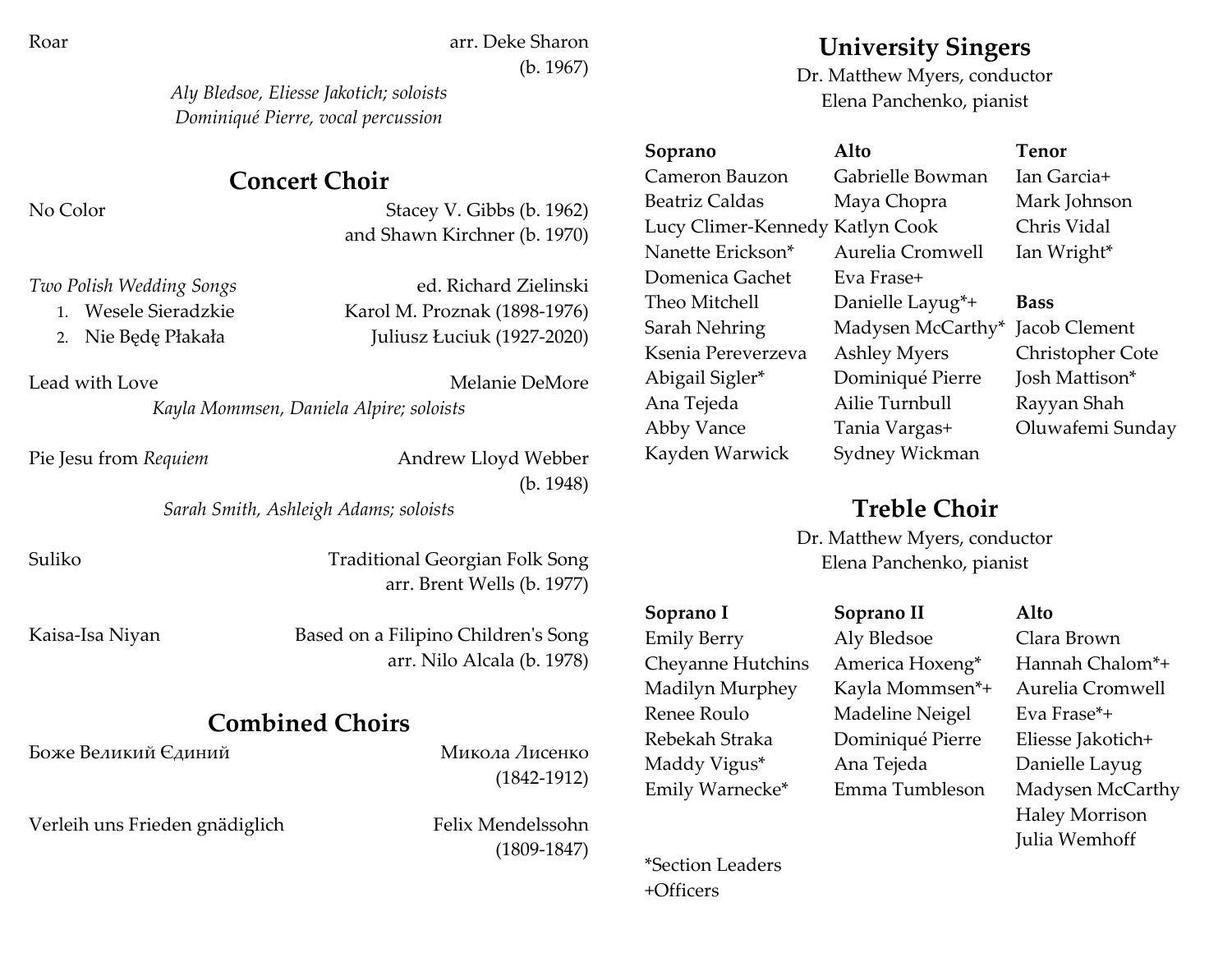# **Concert Choir**

Dr. Dean Luethi, conductor Elena Panchenko, pianist Kayla Ray, graduate teaching assistant

## **Soprano Tenor**

Kiana Burt Corey Gardner\* Emma Haeberle Jason Kochis Savannah Kahl Jordan Kurtz Kayla Ray Roman Lopez Sarah Smith

## **Alto Bass**

Daniela Alpire Brock Chaney Chloe Bagley Trevor Mason Lindsey Coffman Josh Mattison\* Ally Dansby Parker Smith Eva Frase Bryce Weber Kayla Mommsen\*

\*Section Leaders

Ashleigh Adams\* Bryan Finley-James

# **Translations**

| Verleih uns Frieden gnädiglich                                  | <b>Sung in German</b>  |
|-----------------------------------------------------------------|------------------------|
| Mercifully grant us peace,                                      |                        |
| Lord God, in our times.                                         |                        |
| For there is no other                                           |                        |
| Who could fight for us                                          |                        |
| But you alone, our God.                                         |                        |
| Amets saltzailea (I Am the Dream Hawker)                        | <b>Sung in Basque</b>  |
| I am the dream hawker.                                          |                        |
| Come around me!                                                 |                        |
| Peace, health, prosperous life, solidarity.                     |                        |
| we will offer all of these in our magical world.                |                        |
| Sisi ni moja (We Are One)                                       | <u>Sung in Swahili</u> |
| We are one.                                                     |                        |
| Ukuthula (Peace)                                                | <b>Sung in Zulu</b>    |
| Peace in this world of sin the blood of Jesus brings.           |                        |
| Redemption in this world of sin the blood of Jesus brings.      |                        |
| Praise in this world of sin the blood of Jesus brings.          |                        |
| Faith in this world of sin the blood of Jesus brings.           |                        |
| Victory in this world of sin the blood of Jesus brings.         |                        |
| Comfort in this world of sin the blood of Jesus brings.         |                        |
| Romance                                                         | <b>Sung in French</b>  |
| The spent and suffering soul, the sweet soul, the soul steeped  |                        |
| In the divine lilies I gathered in the garden of your thoughts, |                        |
| Where have the winds dispersed it, this adorable lily's soul?   |                        |
| Does not a single scent remain of the heavenly softness         |                        |
| Of the days when you enclosed me in a supernatural mist,        |                        |
| Made of hope, of faithful love, of bliss and of peace?          |                        |
| <b>Wesele Sieradzkie (The Sieradz Wedding)</b>                  |                        |
| Hey, they are coming from Sieradz.                              | <b>Sung in Polish</b>  |
| Hey, the wedding is coming from Sieradz.                        |                        |
| And why, my young lady, do you have a sad face?                 |                        |
| $\sim$ $\sim$ $\sim$ $\sim$ $\sim$                              |                        |

And why, my young lady, are you crying?

Do you miss your mother? Say, why are you crying?